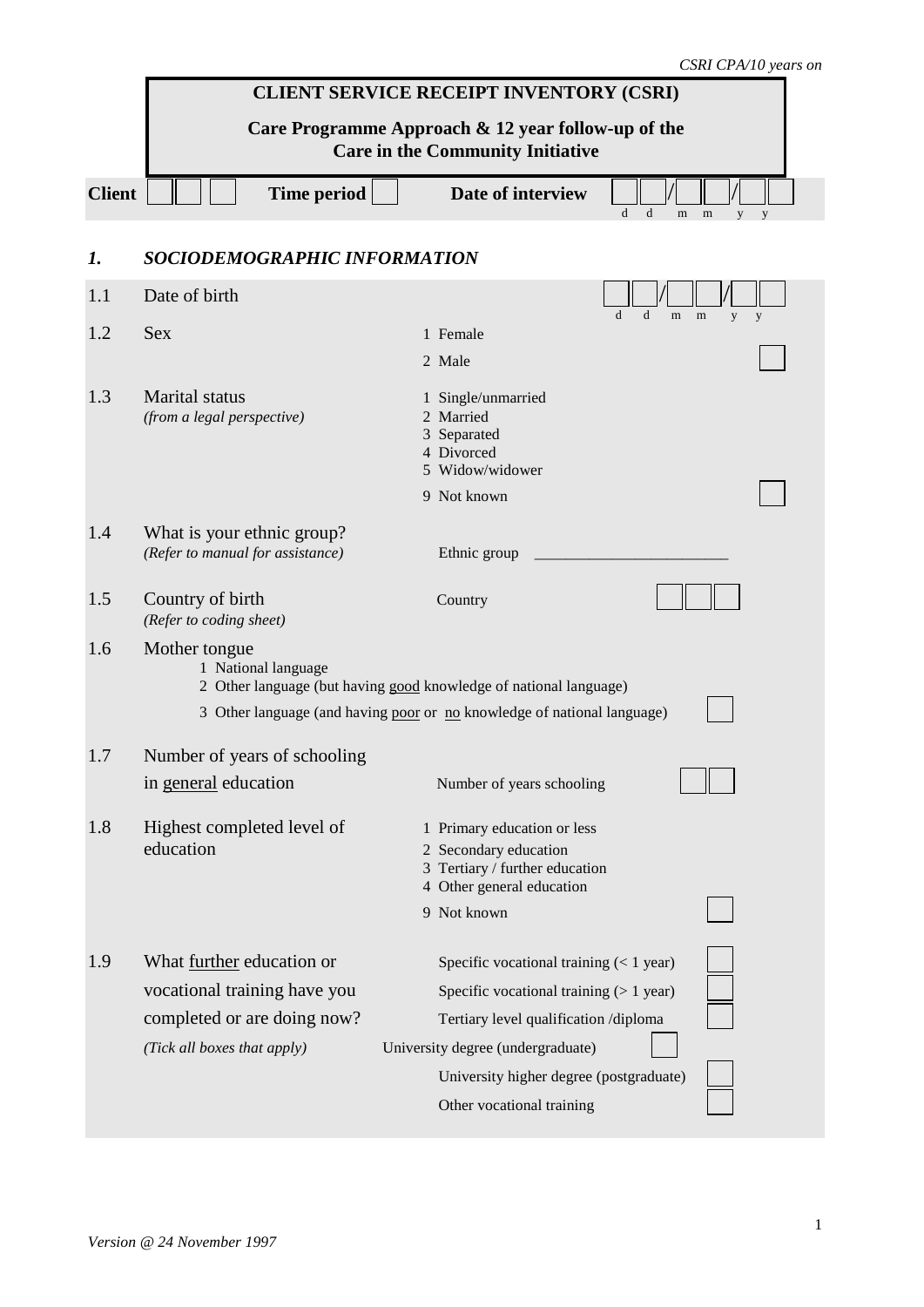1.10 What is the client's diagnosis?

|                  | 1.11 What is the client's current legal status?                            |                                                                                                                                                                                                                                                                  |                 |
|------------------|----------------------------------------------------------------------------|------------------------------------------------------------------------------------------------------------------------------------------------------------------------------------------------------------------------------------------------------------------|-----------------|
|                  |                                                                            |                                                                                                                                                                                                                                                                  |                 |
|                  | 1.12 How much time, in total, has the client spent in long-stay hospitals? |                                                                                                                                                                                                                                                                  | months<br>years |
|                  |                                                                            |                                                                                                                                                                                                                                                                  |                 |
|                  | 1.13 How many times, in total, has the client been compulsory admitted?    |                                                                                                                                                                                                                                                                  |                 |
| $\overline{2}$ . | USUAL LIVING SITUATION                                                     |                                                                                                                                                                                                                                                                  |                 |
| 2.1              | What is your usual/normal<br>living situation now?                         | 1 Living alone $(+/-$ children)<br>2 Living with husband/wife $(+/-$ children)<br>3 Living together as a couple<br>4 Living with parents<br>5 Living with other relatives<br>6 Living with others<br>9 Not known                                                 |                 |
| 2.2              | What kind of accommodation is it?<br>(Refer to manual for definitions)     |                                                                                                                                                                                                                                                                  |                 |
|                  | Domestic / family                                                          | 1 Owner occupied flat or house<br>2 Privately rented flat or house<br>3 Rented from local authority<br>or housing association/co-operative                                                                                                                       |                 |
|                  | Community (non-hospital)<br>Hospital                                       | Residential or nursing home<br>4<br>5<br>Hostel<br>Sheltered housing<br>6<br>7 Staffed group home<br>8 Unstaffed group home<br>9 Foster care<br>10 Supported lodging<br>11 Independent living<br>12 Acute psychiatric ward<br>13 Rehabilitation psychiatric ward |                 |
|                  |                                                                            | 14 Long-stay psychiatric ward<br>15 General medical ward<br>16 Homeless / roofless<br>17 Other                                                                                                                                                                   |                 |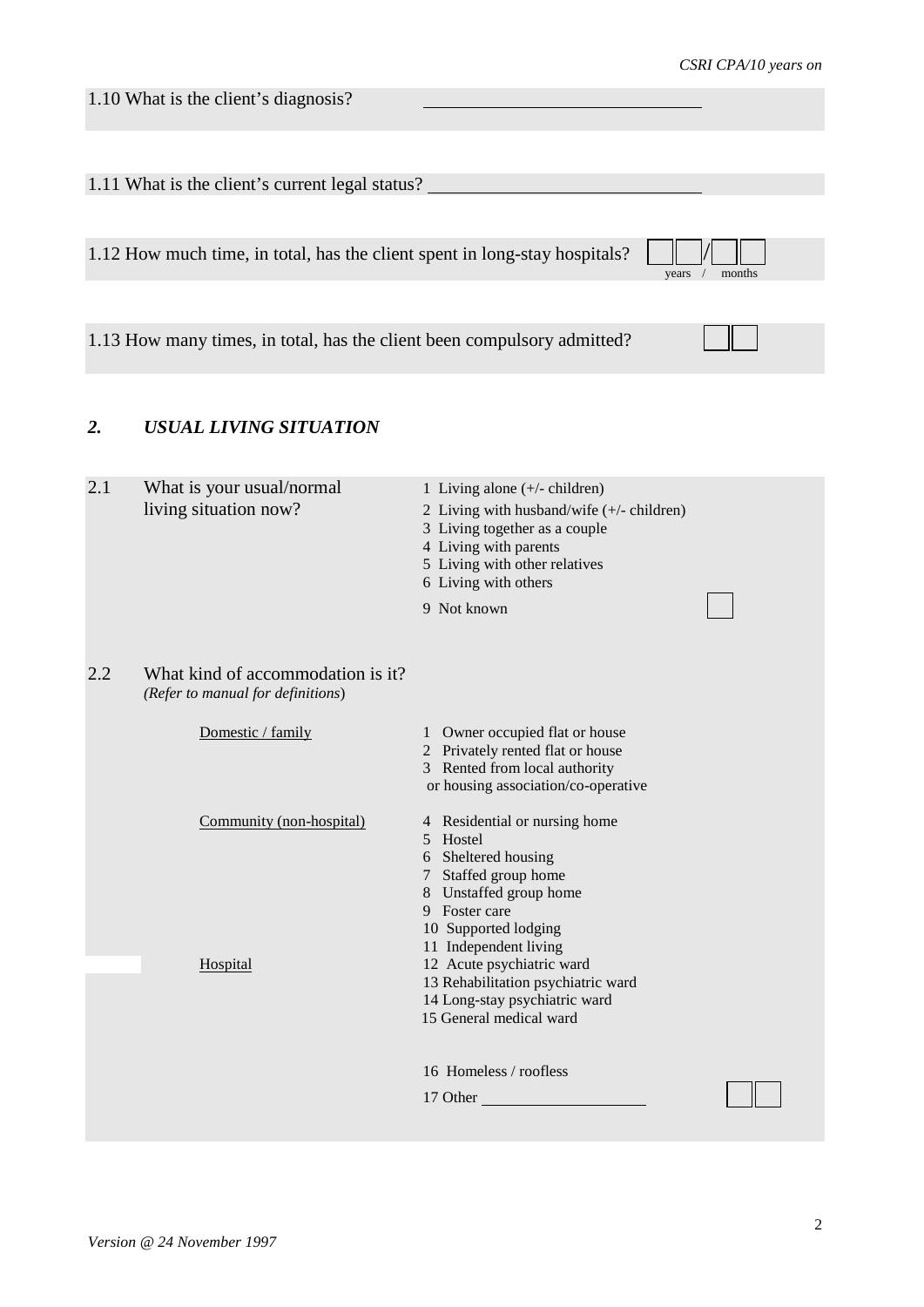# 2.3 *If client lives in domestic accommodation:* How many rooms are in this accommodation? How many of these rooms are bedrooms? How many adults live there? Number of adults *(over the age of 18)* And how many children? Number of children *(under the age of 18)*

2.4 Have s/he lived anywhere else  $Yes = 1$ ; No = 2 in the last 3 months?

| If yes: please complete table: | Accon        |
|--------------------------------|--------------|
|                                | (see $\zeta$ |
|                                |              |

| Accommodation type<br>(see $Q.$ 2.2 for code) | Number of days<br>in last 3 months |
|-----------------------------------------------|------------------------------------|
|                                               |                                    |
|                                               |                                    |
|                                               |                                    |

### *3. EMPLOYMENT AND INCOME*

| 3.1 | What is his/her employment status? 1 Paid or self employment | 2 Voluntary work<br>3 Sheltered employment<br>4 Supported employment<br>(TEP, vocational rehabilitation)<br>5 Unemployed<br>6 Student<br>7 Housewife/husband<br>8 Retired<br>9 Exempt through disability |  |
|-----|--------------------------------------------------------------|----------------------------------------------------------------------------------------------------------------------------------------------------------------------------------------------------------|--|
|     |                                                              | 10 Other                                                                                                                                                                                                 |  |
|     |                                                              |                                                                                                                                                                                                          |  |

3.2 *If employed*: state occupation How many hours per week does client work? How many days has client been absent from work owing to illness within the last 3 months? Days absent from work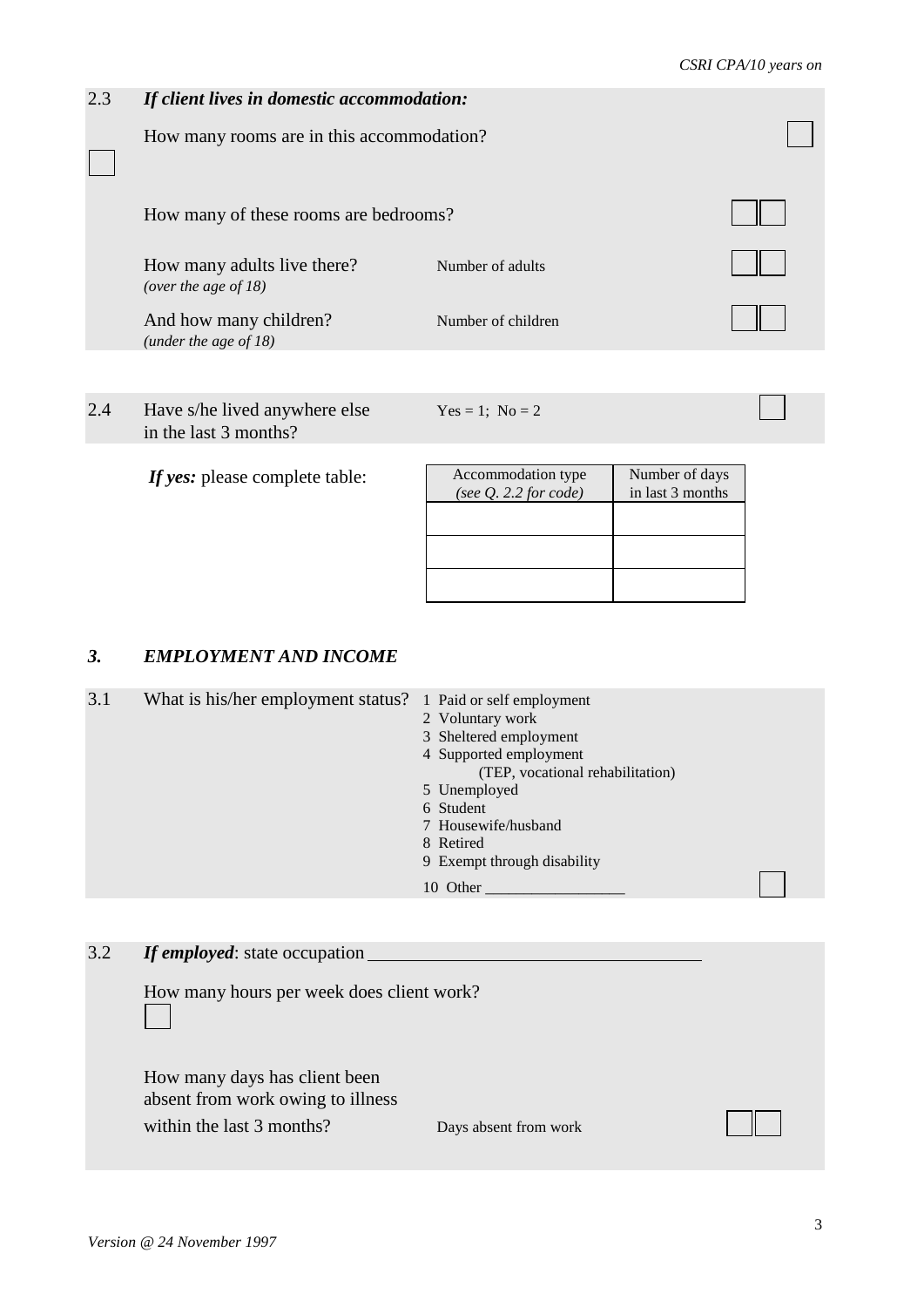# 3.3 *If unemployed:*

Number of weeks unemployed

|     | within the last $3$ months*<br>* Assume 13 weeks = 3 months                   | Number of weeks |  |
|-----|-------------------------------------------------------------------------------|-----------------|--|
|     |                                                                               |                 |  |
| 3.4 | Does the client receive any state benefits? $Yes = 1$ ; No = 2                |                 |  |
|     | <b>If yes:</b> What benefits are received? (Please tick all boxes that apply) |                 |  |
|     | Income support<br>plus disability premium<br>plus severe disability premium   |                 |  |
|     | Jobseeker's allowance                                                         |                 |  |
|     | Disability working allowance                                                  |                 |  |

| Disability living allowance |  |
|-----------------------------|--|
| care component              |  |

mobility component

| Attendance allowance |  |
|----------------------|--|
|                      |  |
|                      |  |

| Statutory sick pay |  |  |
|--------------------|--|--|
|                    |  |  |

| Housing benefit          |  |
|--------------------------|--|
| Council tax benefit      |  |
| State retirement pension |  |
| Child benefit            |  |
| Family credit            |  |

One parent benefit Other Other **Communication** 

| 3.5 | What is your total personal gross income from all sources?<br>(Note: if gross income not known, please give net income, i.e. after tax and other deductions) |                                     |           |                            |  |
|-----|--------------------------------------------------------------------------------------------------------------------------------------------------------------|-------------------------------------|-----------|----------------------------|--|
|     | Code net income per week                                                                                                                                     |                                     | <b>OR</b> | Code gross income per week |  |
|     | 1 Under $£149$<br>$2$ £150 - £204<br>$3$ £205 - £279                                                                                                         | 4 $£280 - £392$<br>5 More than £393 |           |                            |  |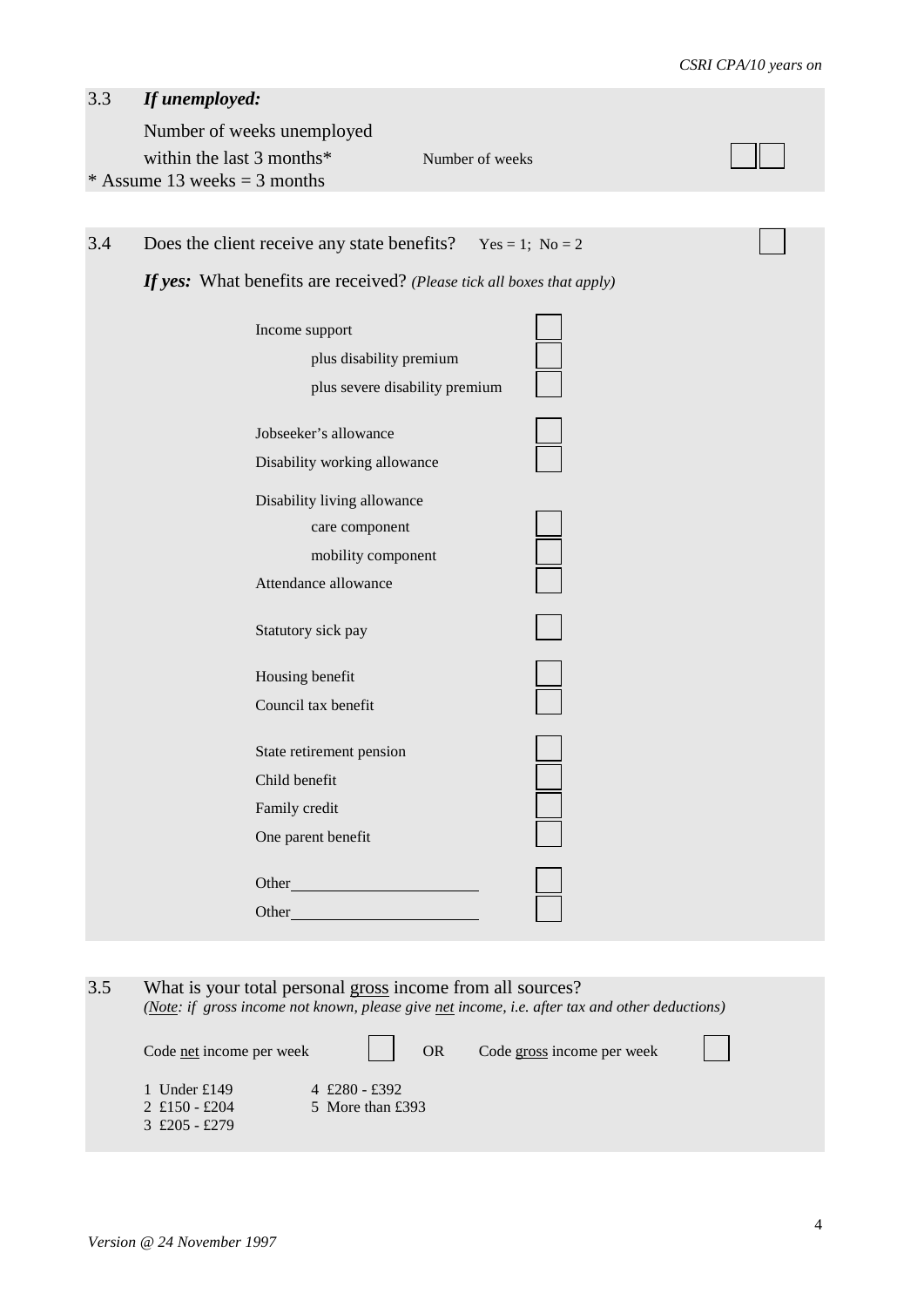### *4. SERVICE RECEIPT*

### 4.1 What **inpatient services** has s/he used over the last 3 months?

*(Note 1: please enter '0' if service has not been used; Note 2: see manual for definitions)*

| <b>Service</b>                                     | Name of<br>facility | Number of<br>admissions | <b>Total number of</b><br>inpatient days) |
|----------------------------------------------------|---------------------|-------------------------|-------------------------------------------|
| Special hospital (e.g. Rampton)                    |                     |                         |                                           |
| Secure/semi-secure unit                            |                     |                         |                                           |
| Specialist assessment and/or<br>treatment facility |                     |                         |                                           |
| Acute psychiatric ward                             |                     |                         |                                           |
| Rehabilitation ward/facility                       |                     |                         |                                           |
| Long-stay ward                                     |                     |                         |                                           |
| Emergency / crisis centre                          |                     |                         |                                           |
| General medical ward                               |                     |                         |                                           |
| Other (describe)                                   |                     |                         |                                           |
|                                                    |                     |                         |                                           |
| Other (describe)                                   |                     |                         |                                           |
|                                                    |                     |                         |                                           |
| Other (describe)                                   |                     |                         |                                           |
|                                                    |                     |                         |                                           |

#### 4.2 What **outpatient services** has s/he used over the last 3 months? *(Note 1: please enter '0' if service has not been used; Note 2: see manual for definitions)*

| <b>Service</b>                              | Name of facility | Unit of<br>measurement | No. of units<br>received |
|---------------------------------------------|------------------|------------------------|--------------------------|
| Psychiatric outpatient visit                |                  | Appointment            |                          |
| Special unit outpatient visit               |                  | Appointment            |                          |
| Other hospital outpatient visit (incl. A&E) |                  | Appointment            |                          |
| Day hospital (excl. regular day activities) |                  | Days attended          |                          |
| Other (describe)                            |                  |                        |                          |
|                                             |                  |                        |                          |
| Other (describe)                            |                  |                        |                          |
|                                             |                  |                        |                          |
| Other (describe)                            |                  |                        |                          |
|                                             |                  |                        |                          |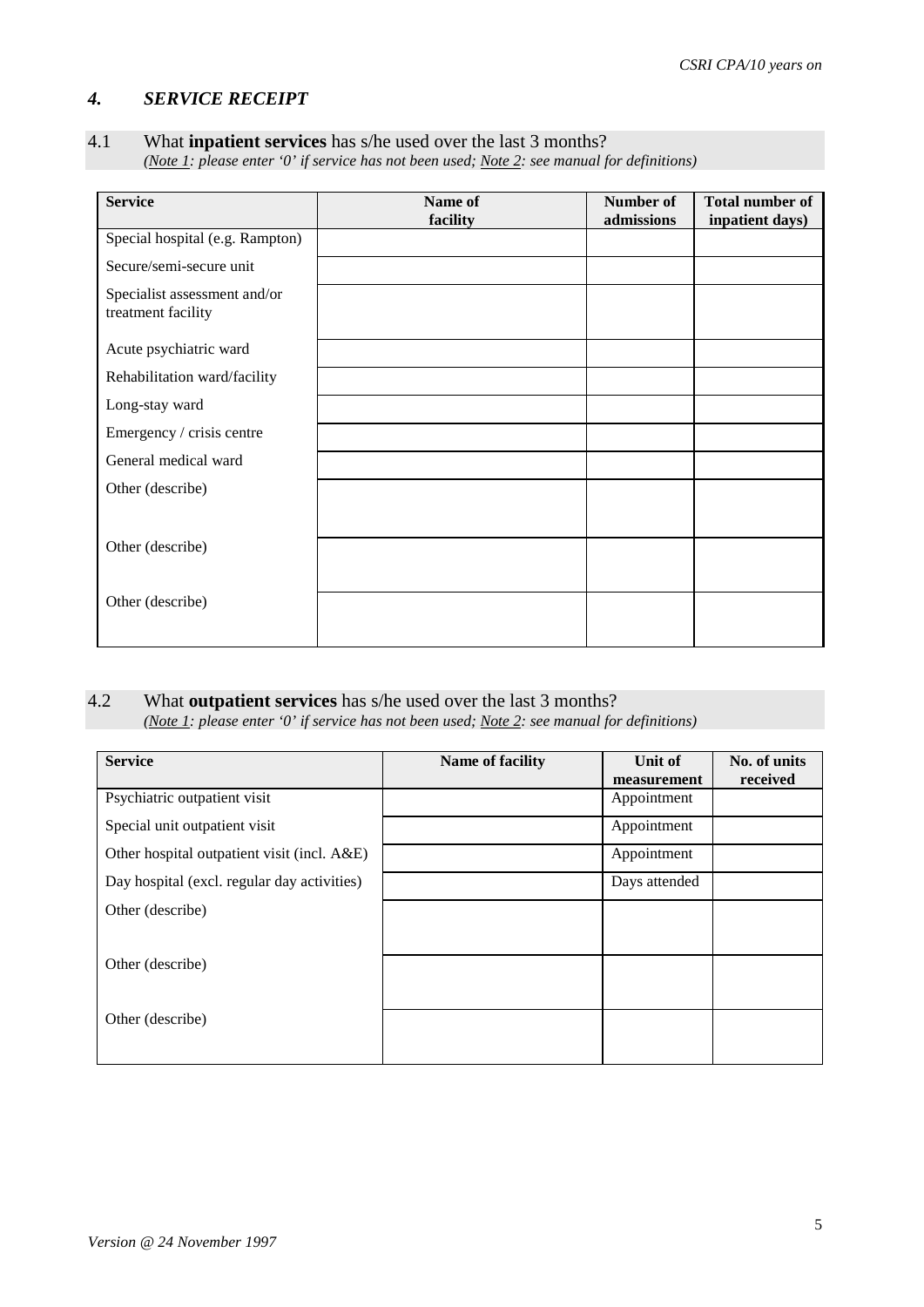# 4.3 What **day activity services** has s/he used over the last 3 months?

*(Note 1: please enter '0' if service has not been used; Note 2: see manual for definitions)*

| <b>Service</b>                  | Name of facility | Number of<br>attendances | <b>Average duration</b><br>of attendance |
|---------------------------------|------------------|--------------------------|------------------------------------------|
| Community mental health centre  |                  |                          |                                          |
| NHS day activity facility       |                  |                          |                                          |
| LASSD day activity facility     |                  |                          |                                          |
| Vol. org. day activity facility |                  |                          |                                          |
| Social club                     |                  |                          |                                          |
| Sheltered workshop              |                  |                          |                                          |
| <b>Education classes</b>        |                  |                          |                                          |
| Other (describe)                |                  |                          |                                          |
|                                 |                  |                          |                                          |
| Other (describe)                |                  |                          |                                          |
|                                 |                  |                          |                                          |

### 4.4 What **community care services** has s/he used over the last 3 months? *Do not include services provided by staff in the accommodation facility Note 1: please enter '0' if service has not been used*

| <b>Service</b>                            | <b>Provider sector*</b> | <b>Total number of</b><br>contacts | <b>Average contact time</b><br>(hours) |
|-------------------------------------------|-------------------------|------------------------------------|----------------------------------------|
| CPA key worker                            |                         |                                    |                                        |
| Case manager                              |                         |                                    |                                        |
| Community mental health team member       |                         |                                    |                                        |
| Community learning difficulty team member |                         |                                    |                                        |
| Challenging behaviour team member         |                         |                                    |                                        |
| Older persons community team member       |                         |                                    |                                        |

\* **1=NHS, 2=social services department, 3=voluntary organisation, 4=private**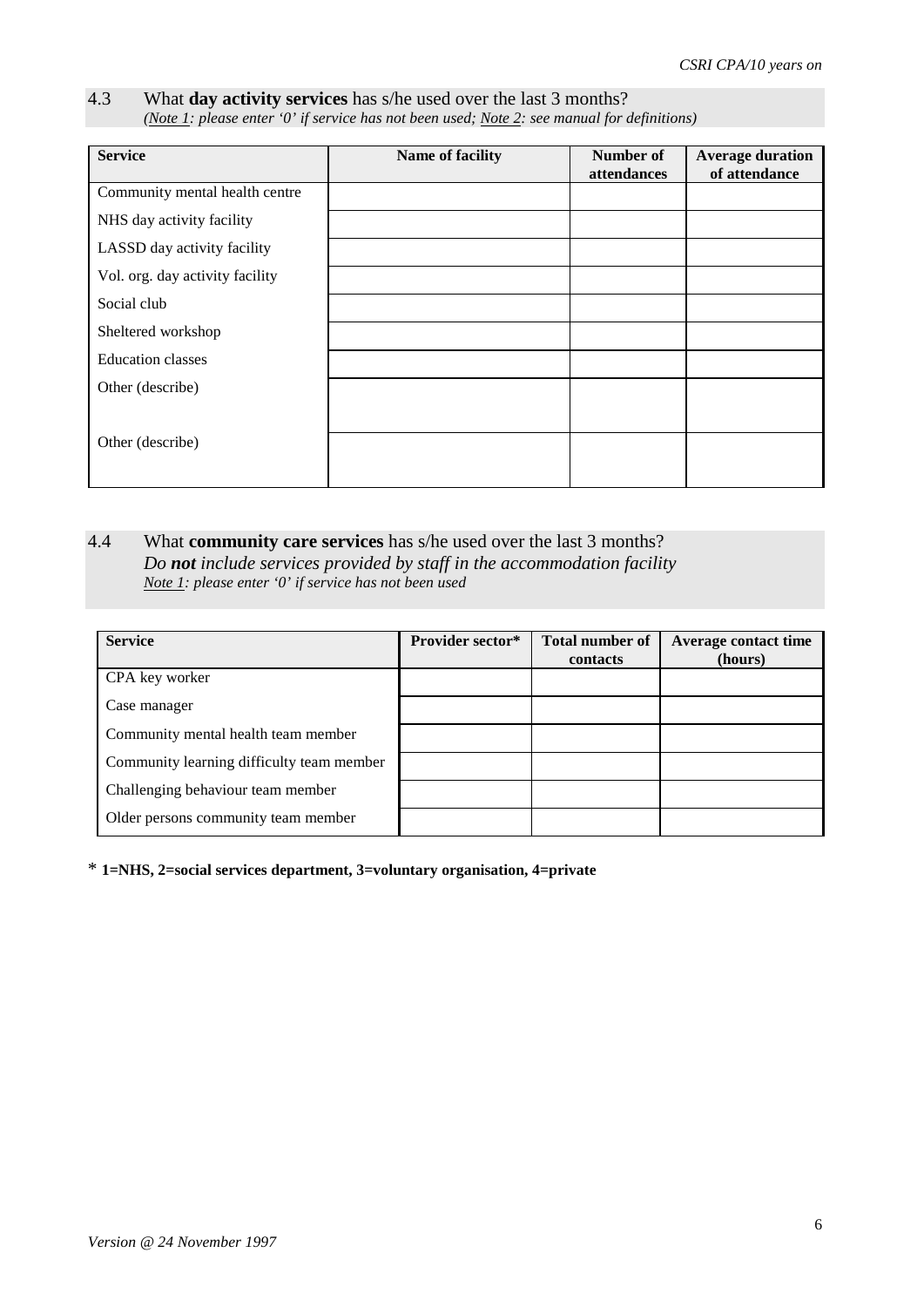### 4.5 Excluding contact with the professionals and team members noted above, what other **community care services** has s/he used over the last 3 months? *Do not include services provided by staff in the accommodation facility Note 1: please enter '0' if service has not been used*

| <b>Service</b>                              | Provider sector* | <b>Total number</b><br>of contacts | Average contact time<br>(hours) |
|---------------------------------------------|------------------|------------------------------------|---------------------------------|
| Psychiatry/learning difficulty: Consultant  |                  |                                    |                                 |
| Psychiatry/learning difficulty: Senior Reg. |                  |                                    |                                 |
| Psychologist                                |                  |                                    |                                 |
| Community psychiatric nurse                 |                  |                                    |                                 |
| Community learning difficulty nurse         |                  |                                    |                                 |
| Other nursing services                      |                  |                                    |                                 |
| Social worker                               |                  |                                    |                                 |
| Occupational therapist                      |                  |                                    |                                 |
| Physiotherapist                             |                  |                                    |                                 |
| Speech therapist                            |                  |                                    |                                 |
| Chiropodist                                 |                  |                                    |                                 |
| Individual counselling / therapy            |                  |                                    |                                 |
| Group counselling / therapy                 |                  |                                    |                                 |
| Home help / home care worker                |                  |                                    |                                 |
| Outreach worker / family support            |                  |                                    |                                 |
| General practitioner                        |                  |                                    |                                 |
| Dentist                                     |                  |                                    |                                 |
| Optician                                    |                  |                                    |                                 |
| Other                                       |                  |                                    |                                 |
| <b>Other</b>                                |                  |                                    |                                 |

\* **1**=**NHS, 2=social services department, 3=voluntary organisation, 4=private**